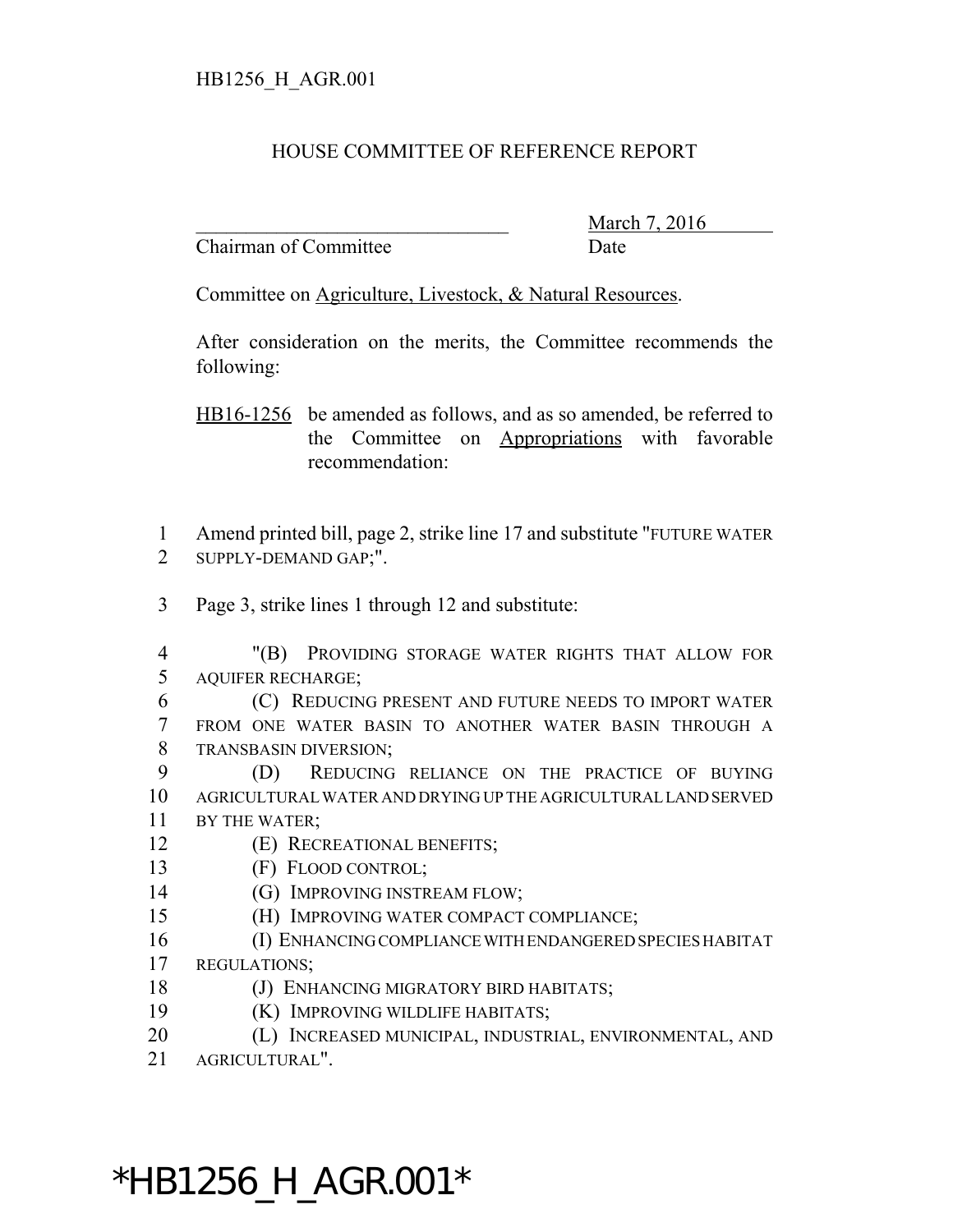Reletter succeeding sub-subparagraph accordingly.

 Page 3, strike lines 16 through 27 and substitute "STUDY SHOULD BE CONDUCTED TO IDENTIFY ALL WATER STORAGE POSSIBILITIES ALONG THE SOUTH PLATTE RIVER BASIN, INCLUDING THE CONSTRUCTION OF A RESERVOIR AND AQUIFER RECHARGE.

 (b) IF THE SOUTH PLATTE BASIN AND METRO ROUNDTABLES FIRST APPROVE OF A WATER STORAGE STUDY PURSUANT TO GUIDELINES ESTABLISHED FOR GRANT AWARD DETERMINATIONS MADE IN ACCORDANCE WITH SECTION 39-29-109 (2) (c) (I), C.R.S., THE BOARD, IN COLLABORATION WITH THE STATE ENGINEER, THE SOUTH PLATTE BASIN ROUNDTABLE, AND THE METRO ROUNDTABLE, SHALL DEVELOP A SCOPE OF WORK TO CONDUCT OR COMMISSION A STORAGE STUDY OF THE SOUTH PLATTE RIVER BASIN THAT:

 (I) EVALUATES THE AMOUNT OF WATER DELIVERED IN EACH OF THE PREVIOUS TWENTY YEARS TO NEBRASKA IN EXCESS OF THE AMOUNT REQUIRED TO BE DELIVERED BY THE SOUTH PLATTE RIVER COMPACT, 17 ARTICLE 65 OF THIS TITLE;

18 (II) EVALUATES THE AMOUNT OF WATER THAT COULD HAVE OTHERWISE BEEN STORED THROUGH CONSTRUCTION OF A RESERVOIR OR 20 OTHER STORAGE MECHANISM IN THE LOWER SOUTH PLATTE RIVER BASIN;

 (III) REVIEWS AND EVALUATES ALL PREVIOUSLY DEVELOPED AND CURRENTLY AVAILABLE STORAGE STUDIES, INCLUDING THE COLORADO DECISION SUPPORT SYSTEM'S DATA AND MODEL RUNS, AND ANY OTHER APPLICABLE DATA AVAILABLE ON THE SOUTH PLATTE RIVER BASIN; AND

 (IV) DEVELOPS A LIST OF POSSIBLE SITES ALONG THE MAIN STEM AND TRIBUTARIES OF THE SOUTH PLATTE RIVER BASIN, FROM GREELEY, COLORADO, TO JULESBURG, COLORADO:

28 (A) FOR CONSTRUCTING A NEW RESERVOIR;

**(B)** OF EXISTING RESERVOIR SITES THAT COULD BE ENLARGED; AND

(C) FOR IMPLEMENTING AN ALTERNATIVE STORAGE MECHANISM.

 (c) FOR EACH POSSIBLE SITE IDENTIFIED PURSUANT TO SUBPARAGRAPH (IV) OF PARAGRAPH (b) OF THIS SUBSECTION (11), THE STUDY MUST INCLUDE:

 (I) AN ESTIMATE OF THE VOLUME OF WATER THAT COULD HAVE BEEN STORED ANNUALLY; HOWEVER, THE ESTIMATE MUST INCLUDE ONLY MEASURED FLOW IN THE SOUTH PLATTE RIVER EXISTING AT THE TIME OF THE STUDY AND NOT ANY FUTURE, NEWLY CREATED TRANSMOUNTAIN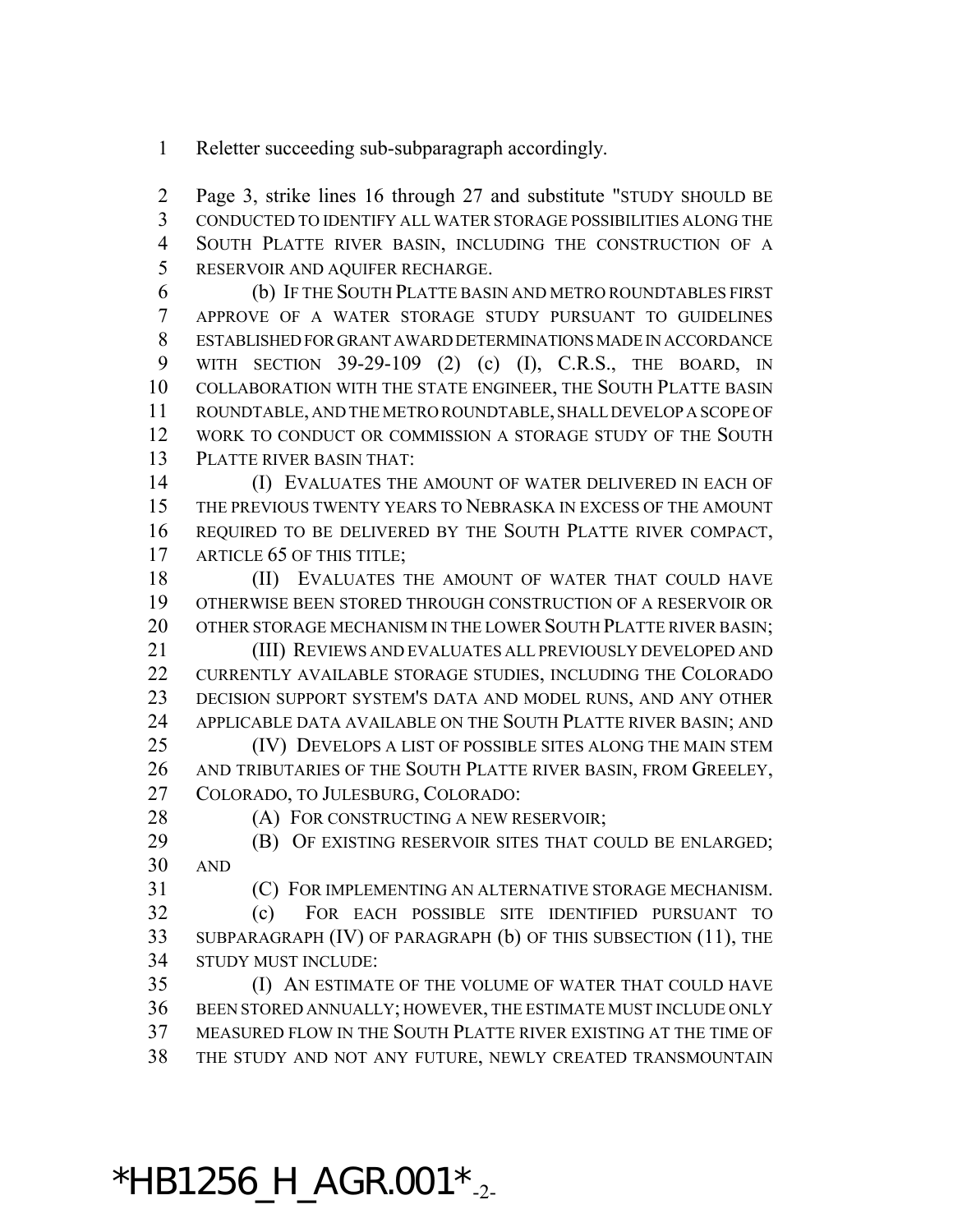DIVERSIONS FROM THE SOUTHWEST, GUNNISON, COLORADO, OR YAMPA BASINS; (II) A PRELIMINARY ESTIMATE OF THE COST, INCLUDING THE ESTIMATED COSTS OF OBTAINING NECESSARY PERMITS AND ACQUIRING PROPERTY, FOR THE: (A) CONSTRUCTION OF A NEW RESERVOIR AT THE SITE; OR (B) REHABILITATION OF AN EXISTING RESERVOIR; AND". Page 4, strike lines 1 through 19 and substitute: "(III) A COST-BENEFIT ANALYSIS FOR CONSTRUCTING A RESERVOIR OR IMPLEMENTING AN ALTERNATIVE STORAGE MECHANISM, INCLUDING CONSIDERATION OF POTENTIAL ENVIRONMENTAL,". Page 4, strike lines 24 through 27 and substitute: "(B) PROVIDING STORAGE WATER RIGHTS THAT ALLOW FOR AQUIFER RECHARGE; (C) REDUCING PRESENT AND FUTURE NEEDS TO IMPORT WATER FROM ONE WATER BASIN TO ANOTHER WATER BASIN THROUGH A TRANSBASIN DIVERSION; 18 (D) REDUCING RELIANCE ON THE PRACTICE OF BUYING AGRICULTURAL WATER AND DRYING UP THE AGRICULTURAL LAND SERVED BY THE WATER; (E) RECREATIONAL BENEFITS; (F) FLOOD CONTROL; 23 (G) IMPROVING INSTREAM FLOW; (H) IMPROVING WATER COMPACT COMPLIANCE; (I) ENHANCING COMPLIANCE WITH ENDANGERED SPECIES HABITAT REGULATIONS; **(J) ENHANCING MIGRATORY BIRD HABITATS; (K) IMPROVING WILDLIFE HABITATS;**  (L) INCREASED MUNICIPAL, INDUSTRIAL, ENVIRONMENTAL, AND AGRICULTURAL". Page 5, strike lines 1 through 8. Reletter succeeding sub-subparagraphs accordingly.

Page 5, strike lines 12 through 19 and substitute:

## $*$ HB1256\_H\_AGR.001 $*_{-3}$